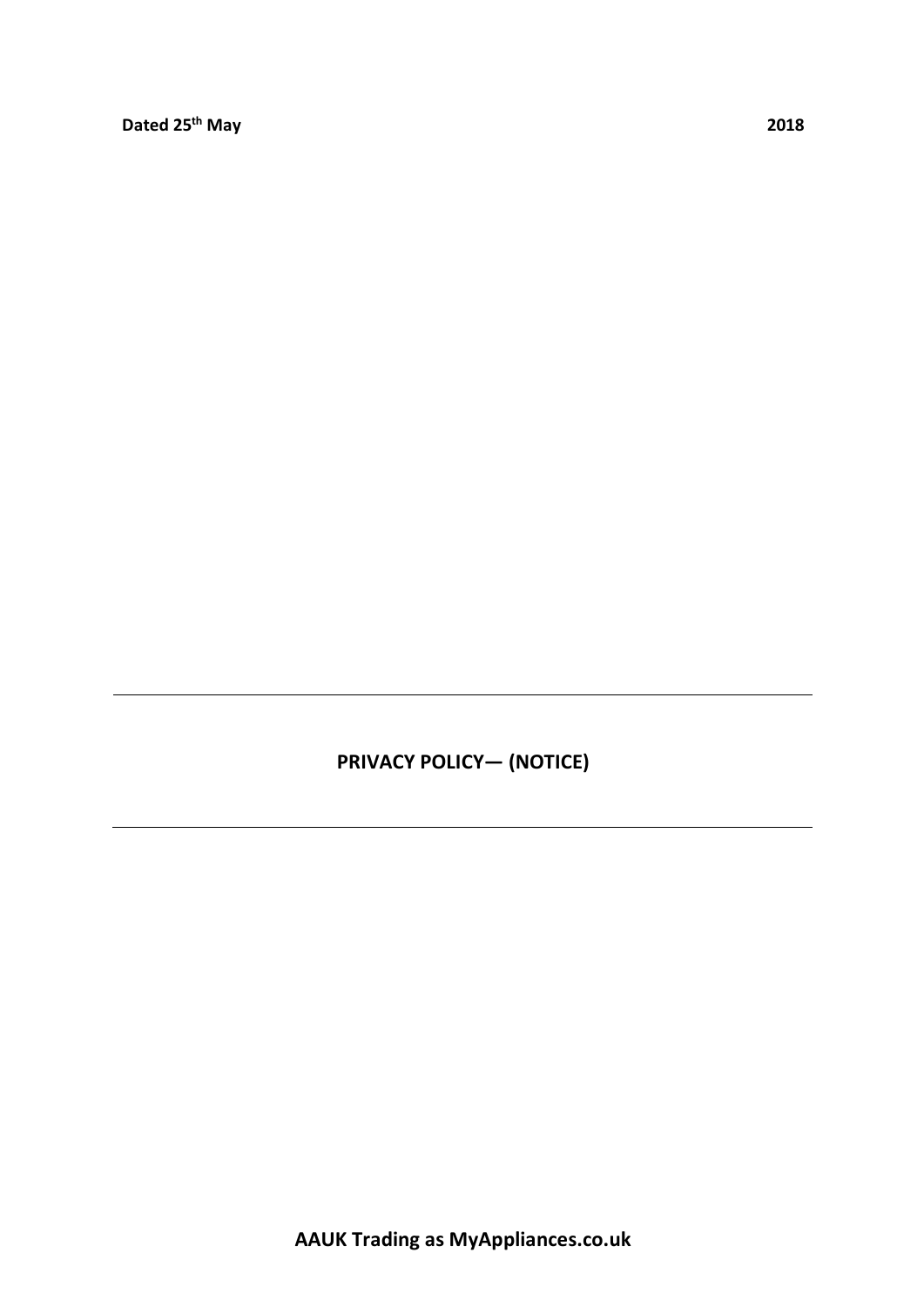We take your privacy very seriously. Please read this privacy policy carefully as it contains important information on who we are and how and why we collect, store, use and share your personal information. It also explains your rights in relation to your personal information and how to contact us or supervisory authorities in the event you have a complaint.

We collect, use and are responsible for certain personal information about you. When we do so we are subject to the General Data Protection Regulation, which applies across the European Union (including in the United Kingdom) and we are responsible as 'controller' of that personal information for the purposes of those laws.

## **Key terms**

It would be helpful to start by explaining some key terms used in this policy:

| We, us, our                           | <b>AAUK trading as MyAppliances</b>                                                                                                                                                                                                                |
|---------------------------------------|----------------------------------------------------------------------------------------------------------------------------------------------------------------------------------------------------------------------------------------------------|
| Personal information                  | Any information relating to an identified or<br>identifiable individual                                                                                                                                                                            |
| Special category personal information | Personal information revealing racial or<br>ethnic origin, political opinions, religious<br>beliefs, philosophical beliefs or trade union<br>membership<br>Genetic and biometric data<br>Data concerning health, sex life or sexual<br>orientation |

#### **Personal information we collect about you**

We may collect and use the following personal information about you:

- your name and contact information, including email address and telephone number [and company details]
- [your gender information[, if you choose to give this to us]]
- delivery and invoice addresses
- your billing information, transaction and payment card information
- your contact history and purchase history
- information from accounts you link to us eg Facebook
- Information about how you use our website
- your responses to surveys, competitions and promotions

This personal information is required to provide products and / or services to you. If you do not provide personal information we ask for, it may delay or prevent us from providing products and / or services] to you.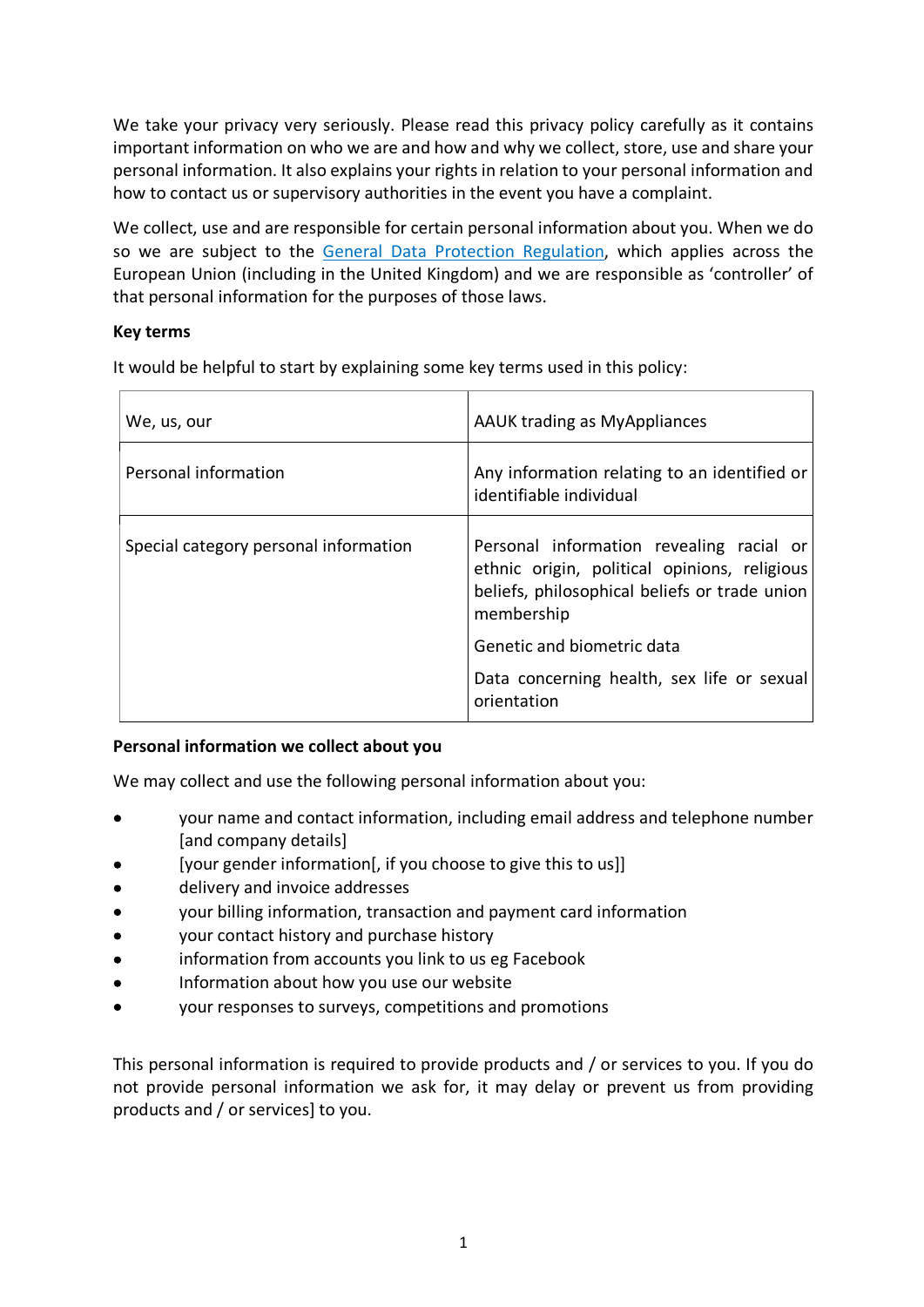## **How your personal information is collected**

We collect most of this personal information directly from you—in person, by telephone, text or email and/or via our website. However, we may also collect information:

- from publicly accessible sources, eg Companies House or HM Land Registry
- directly from a third party, eg:
	- sanctions screening providers;
	- credit reference agencies;
	- customer due diligence providers;
- from a third party with your consent
- from cookies on our website—for more information on our use of cookies, please see our cookies policy
- via our IT systems, eg:
	- door entry systems and reception logs
	- automated monitoring of our websites and other technical systems, such as our computer networks and connections, CCTV and access control systems, communications systems, email and instant messaging systems

## **How and why we use your personal information**

Under data protection law, we can only use your personal information if we have a proper reason for doing so, eg:

- to comply with our legal and regulatory obligations;
- for the performance of our contract with you or to take steps at your request before entering into a contract;
- for our legitimate interests or those of a third party; or
- where you have given consent.

A legitimate interest is when we have a business or commercial reason to use your information, so long as this is not overridden by your own rights and interests.

The table below explains what we use (process) your personal information for and our reasons for doing so:

| What we use your personal information for                                                                    | Our reasons                                                                                                         |
|--------------------------------------------------------------------------------------------------------------|---------------------------------------------------------------------------------------------------------------------|
| To provide products and/or services to you                                                                   | For the performance of our contract with<br>you or to take steps at your request before<br>entering into a contract |
| To prevent and detect fraud against you or   For our legitimate interests or those of a<br>your organisation | third party, ie to minimise fraud that could<br>be damaging for us and for you                                      |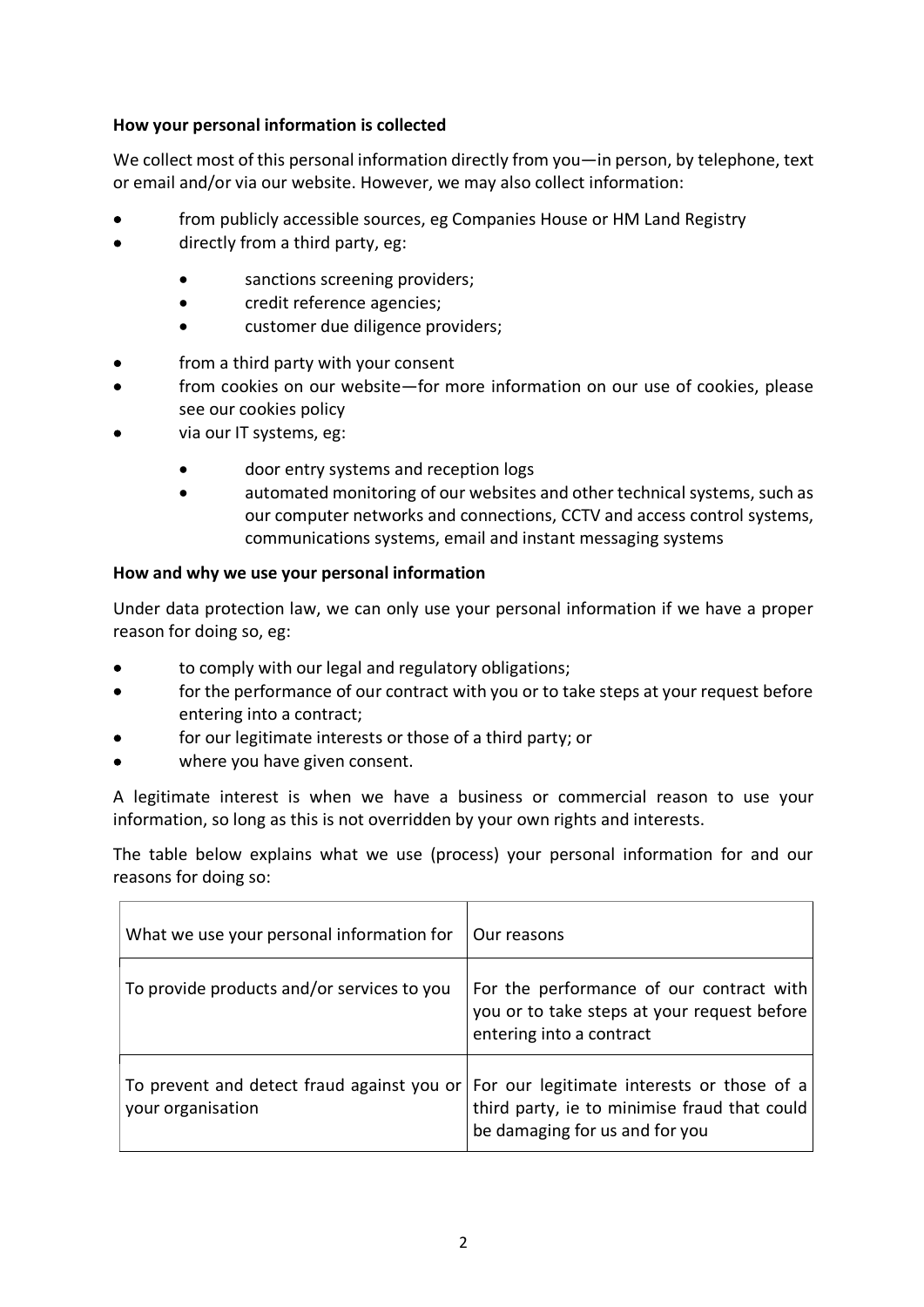| What we use your personal information for                                                                                                                                                                             | Our reasons                                                                                                                                                             |
|-----------------------------------------------------------------------------------------------------------------------------------------------------------------------------------------------------------------------|-------------------------------------------------------------------------------------------------------------------------------------------------------------------------|
| Conducting checks to identify our customers<br>and verify their identity                                                                                                                                              | To comply with our legal and regulatory<br>obligations]                                                                                                                 |
| Screening for financial and other sanctions<br>or embargoes                                                                                                                                                           |                                                                                                                                                                         |
| Other processing necessary to comply with<br>professional, legal and regulatory obligations<br>that apply to our business, eg under health<br>and safety regulation or rules issued by our<br>professional regulator] |                                                                                                                                                                         |
| Gathering<br>providing<br>information<br>and<br>required by or relating to audits, enquiries or<br>investigations by regulatory bodies                                                                                | To comply with our legal and regulatory<br>obligations                                                                                                                  |
| Ensuring business policies are adhered to, eg<br>policies covering security and internet use                                                                                                                          | For our legitimate interests or those of a<br>third party, ie to make sure we are following<br>our own internal procedures so we can<br>deliver the best service to you |
| Operational reasons, such as improving<br>efficiency, training and quality control                                                                                                                                    | For our legitimate interests or those of a<br>third party, ie to be as efficient as we can so<br>we can deliver the best service for you at the<br>best price           |
| Ensuring the confidentiality of commercially<br>sensitive information                                                                                                                                                 | For our legitimate interests or those of a<br>third party, ie to protect trade secrets and<br>other commercially valuable information                                   |
|                                                                                                                                                                                                                       | To comply with our legal and regulatory<br>obligations                                                                                                                  |
| Statistical analysis to help us manage our<br>business, eg in relation to [our financial<br>performance, customer base, product range<br>or other efficiency measures]                                                | For our legitimate interests or those of a<br>third party, ie to be as efficient as we can so<br>we can deliver the best service for you at the<br>best price           |
| Preventing<br>unauthorised<br>access<br>and<br>modifications to systems                                                                                                                                               | For our legitimate interests or those of a<br>third party, ie to prevent and detect criminal<br>activity that could be damaging for us and<br>for you                   |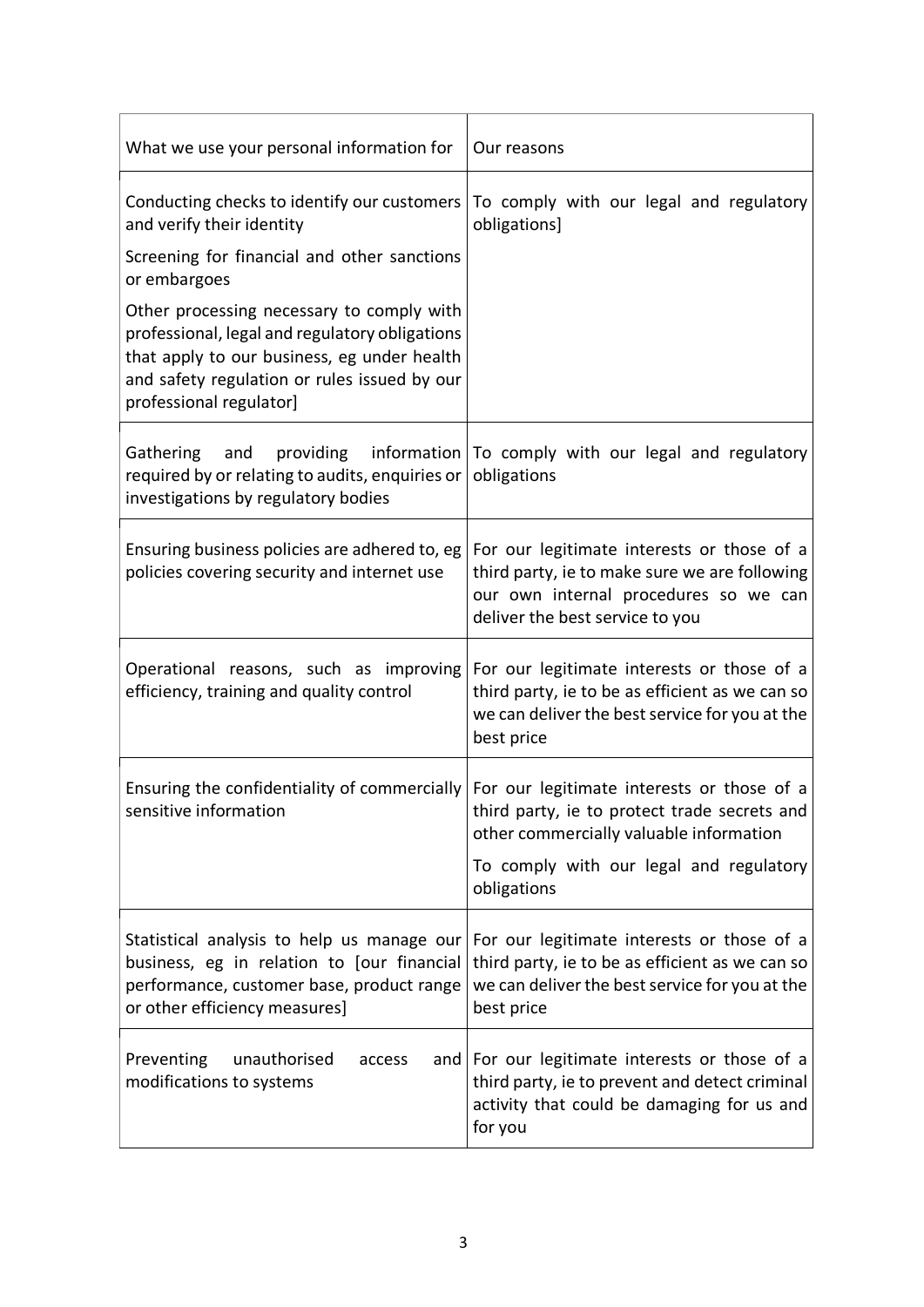| What we use your personal information for                                                                               | Our reasons                                                                                                                                                                                        |
|-------------------------------------------------------------------------------------------------------------------------|----------------------------------------------------------------------------------------------------------------------------------------------------------------------------------------------------|
|                                                                                                                         | To comply with our legal and regulatory<br>obligations                                                                                                                                             |
| Updating and enhancing customer records                                                                                 | For the performance of our contract with<br>you or to take steps at your request before<br>entering into a contract                                                                                |
|                                                                                                                         | To comply with our legal and regulatory<br>obligations                                                                                                                                             |
|                                                                                                                         | For our legitimate interests or those of a<br>third party, eg making sure that we can keep<br>in touch with our customers about existing<br>orders and new products                                |
| Statutory returns                                                                                                       | To comply with our legal and regulatory<br>obligations                                                                                                                                             |
| Ensuring safe working practices,<br>administration and assessments                                                      | staff   To comply with our legal and regulatory<br>obligations                                                                                                                                     |
|                                                                                                                         | For our legitimate interests or those of a<br>third party, eg to make sure we are following<br>our own internal procedures and working<br>efficiently so we can deliver the best service<br>to you |
| Marketing<br>our services<br>[and<br>selected third parties] to:<br>-existing and former customers;                     | those of   For our legitimate interests or those of a<br>third party, ie to promote our business to<br>existing and former customers                                                               |
| parties who<br>-third<br>have previously<br>expressed an interest in our services;                                      |                                                                                                                                                                                                    |
| -third parties with whom we have had no<br>previous dealings.                                                           |                                                                                                                                                                                                    |
| Credit reference checks via external credit<br>reference agencies                                                       | For our legitimate interests or those of a<br>third party, ie to ensure our customers are<br>likely to be able to pay for our products and<br>services                                             |
| External audits and quality checks, eg for ISO<br>or Investors in People accreditation and the<br>audit of our accounts | For our legitimate interests or a those of a<br>third party, ie to maintain our accreditations                                                                                                     |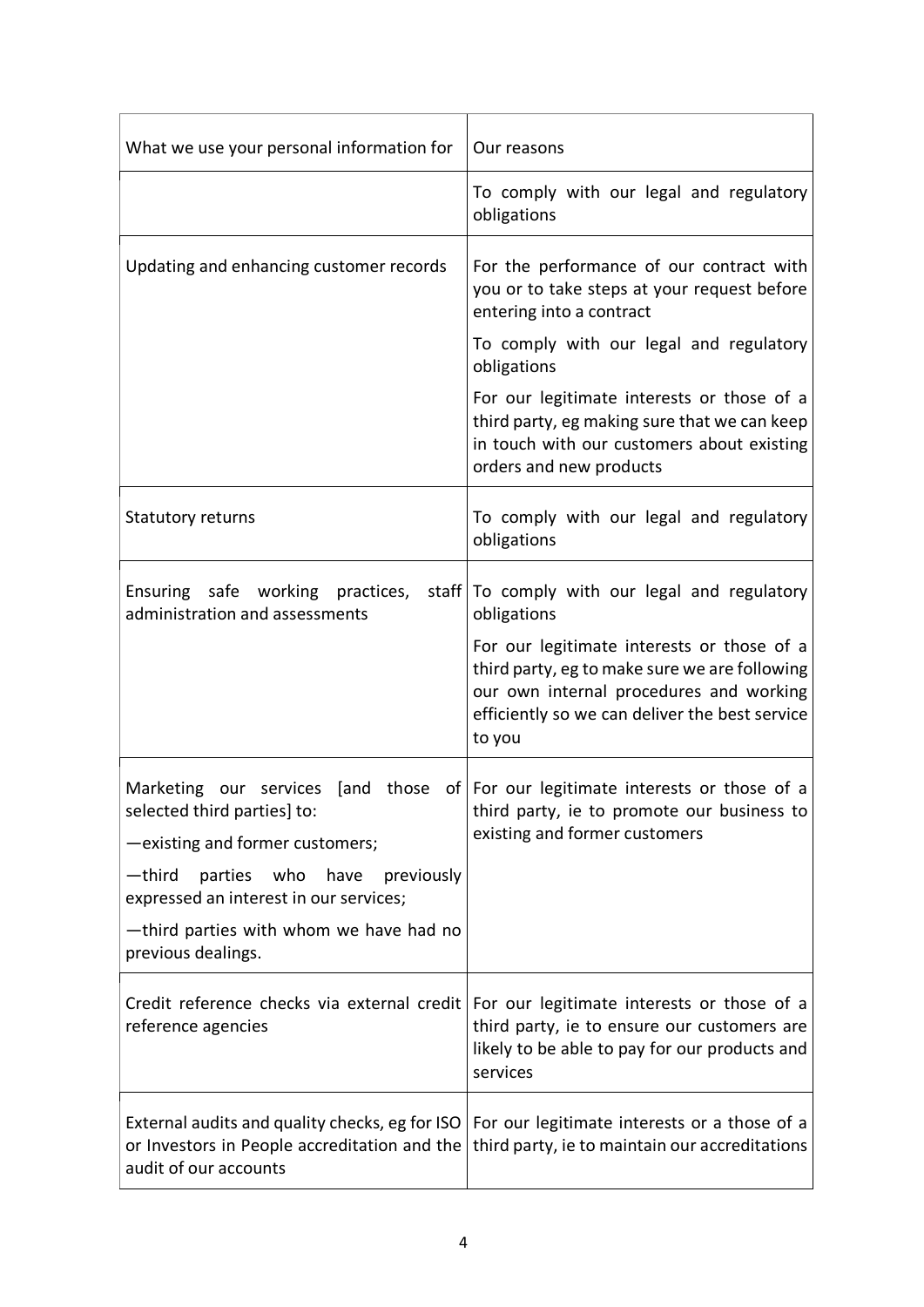| What we use your personal information for | Our reasons                                                  |
|-------------------------------------------|--------------------------------------------------------------|
|                                           | so we can demonstrate we operate at the<br>highest standards |
|                                           | To comply with our legal and regulatory<br>obligations       |

The above table does not apply to special category personal information, which we will only process with your explicit consent.

## **Promotional communications**

We may use your personal information to send you updates (by email, text message, telephone or post) about our products and/orservices, including exclusive offers, promotions or new products and/or services].

We have a legitimate interest in processing your personal information for promotional purposes (see above '**How and why we use your personal information**'). This means we do not usually need your consent to send you promotional communications. However, where consent is needed, we will ask for this consent separately and clearly.

We will always treat your personal information with the utmost respect and never [sell **OR** share] it with other organisations outside the AAUK group for marketing purposes.

You have the right to opt out of receiving promotional communications at any time by:

- contacting us at 0330 008 0800
- using the 'unsubscribe' link in emails or 'STOP' number in texts
- updating your marketing preferences by calling 0330 008 0800

We may ask you to confirm or update your marketing preferences if you instruct us to provide further products and / or services] in the future, or if there are changes in the law, regulation, or the structure of our business.

## **Who we share your personal information with**

We routinely share personal information with:

- companies within the AAUK group]
- third parties we use to help deliver our products and/orservices] to you, eg payment service providers, warehouses and delivery companies;
- other third parties we use to help us run our business, eg marketing agencies or website hosts;
- third parties approved by you, eg social media sites you choose to link your account to or third party payment providers;
- credit reference agencies;
- our insurers and brokers;
- our bank[s];
- our IT service providers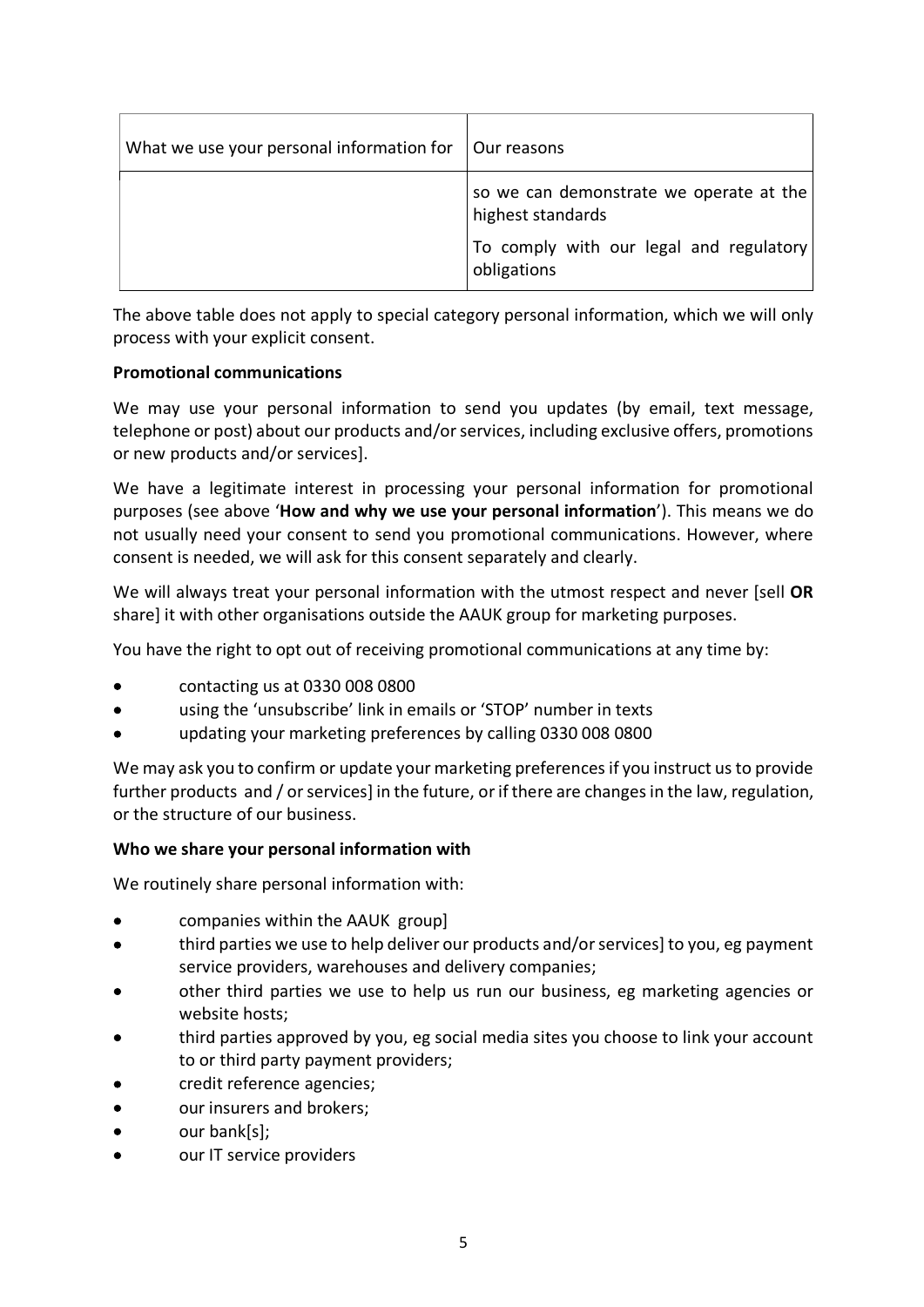We only allow our service providers to handle your personal information if we are satisfied they take appropriate measures to protect your personal information. We also impose contractual obligations on service providers relating to ensure they can only use your personal information to provide services to us and to you. We may also share personal information with external auditors, eg in relation to ISO [ or Investors in People] accreditation and the audit of our accounts.

We may disclose and exchange information with law enforcement agencies and regulatory bodies to comply with our legal and regulatory obligations.

We may also need to share some personal information with other parties, such as potential buyers of some or all of our business or during a re-structuring. Usually, information will be anonymised but this may not always be possible. The recipient of the information will be bound by confidentiality obligations.

[We will not share your personal information with any other third party.]

## **Where your personal information is held**

Information may be held at our offices and those of our, ]third party agencies, service providers, representatives and agents as described above (see above: '**Who we share your personal information with**').

Some of these third parties may be based outside the European Economic Area. For more information, including on how we safeguard your personal information when this occurs, see below: '**Transferring your personal information out of the EEA**'.

#### **How long your personal information will be kept**

We will keep your personal information while you have an account with us or we are providing product and/orservicesto you. Thereafter, we will keep your personal information for as long as is necessary:

- to respond to any questions, complaints or claims made by you or on your behalf;
- to show that we treated you fairly;
- to keep records required by law.

We will not retain your personal information for longer than necessary for the purposes set out in this policy. Different retention periods apply for different types of personal information.

When it is no longer necessary to retain your personal information, we will delete or anonymise it.

If you would like further information please contact us (see 'How to contact us' below).

#### **Your rights**

You have the following rights, which you can exercise free of charge:

| l Access | The right to be provided with a copy of your |
|----------|----------------------------------------------|
|          | personal information (the right of access)   |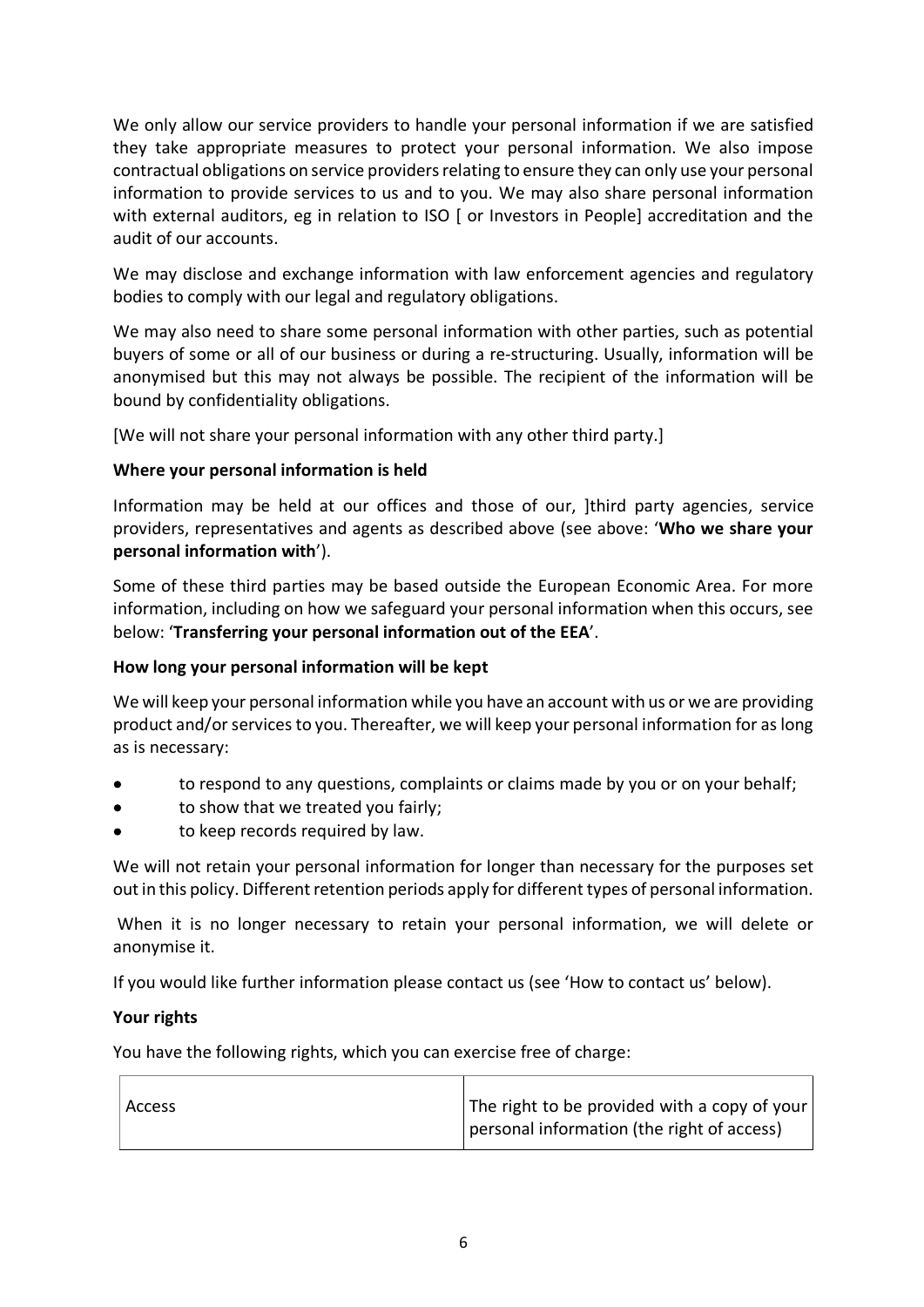| Rectification                                                | The right to require us to correct any<br>mistakes in your personal information                                                                                                                                                                                                                               |
|--------------------------------------------------------------|---------------------------------------------------------------------------------------------------------------------------------------------------------------------------------------------------------------------------------------------------------------------------------------------------------------|
| To be forgotten                                              | The right to require us to delete your<br>personal information-in certain situations                                                                                                                                                                                                                          |
| Restriction of processing                                    | The right to require us to restrict processing<br>of your personal information-in certain<br>circumstances, eg if you contest the accuracy<br>of the data                                                                                                                                                     |
| Data portability                                             | The right to receive the personal information<br>you provided to us, in a structured,<br>commonly used and machine-readable<br>format and/or transmit that data to a third<br>party-in certain situations                                                                                                     |
| To object                                                    | The right to object:<br>-at any time to your personal information<br>being processed for direct marketing<br>(including profiling);<br>-in certain other situations to our continued<br>processing of your personal information, eg<br>processing carried out for the purpose of our<br>legitimate interests. |
| Not to be subject to automated individual<br>decision-making | The right not to be subject to a decision<br>based solely on automated<br>processing<br>(including profiling) that produces legal<br>effects concerning you<br>similarly<br>or<br>significantly affects you                                                                                                   |

For further information on each of those rights, including the circumstances in which they apply, please contact us or see the Guidance from the UK Information Commissioner's Office (ICO) on individuals' rights under the General Data Protection Regulation.

If you would like to exercise any of those rights, please:

- email, call or write to us—see below: '**How to contact us**'; and
- let us have enough information to identify you [**(EG YOUR FULL NAME, ADDRESS AND CUSTOMER OR MATTER REFERENCE NUMBER)**];
- let us have proof of your identity and address (a copy of your driving licence or passport and a recent utility or credit card bill); and
- let us know what right you want to exercise and the information to which your request relates.]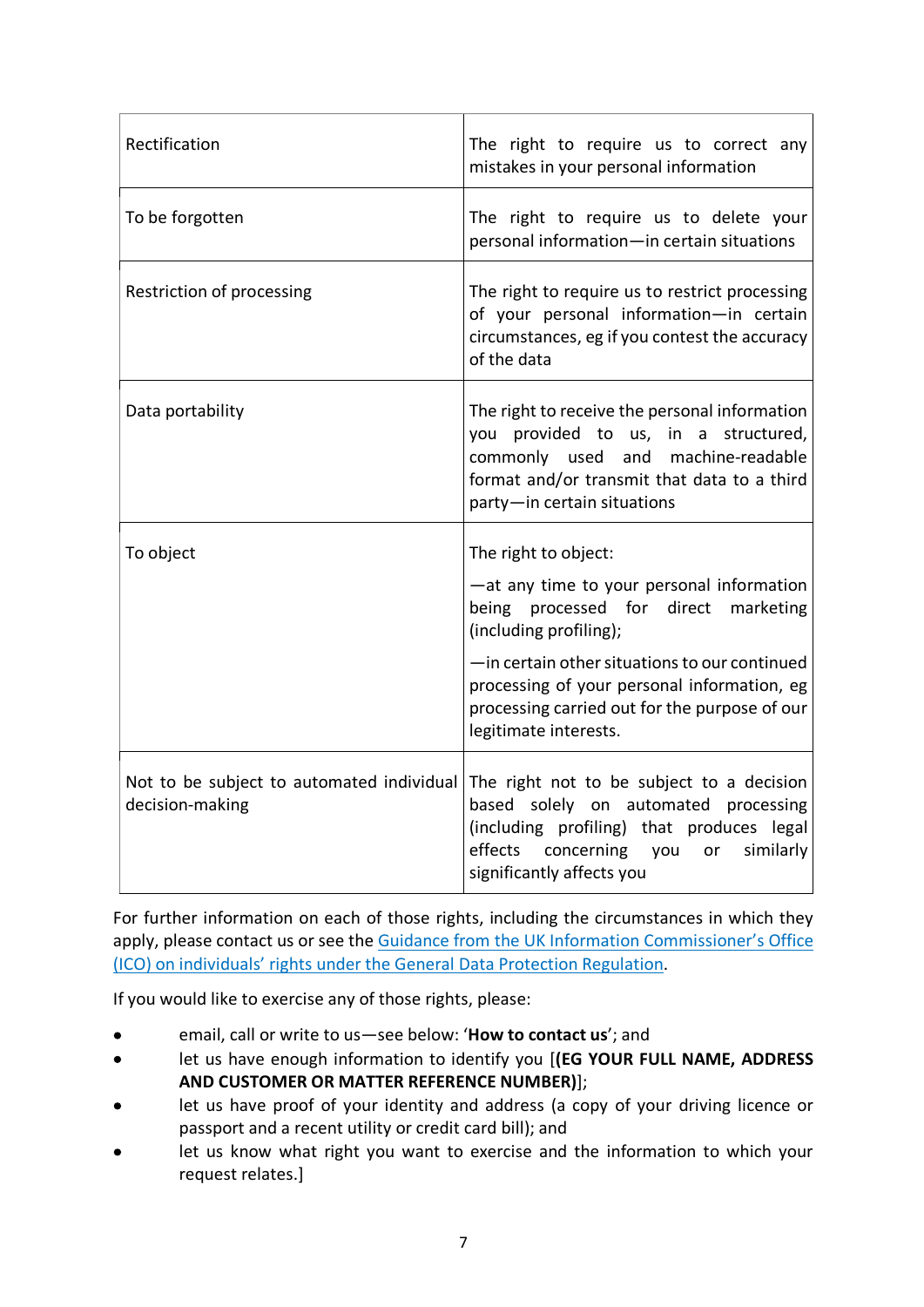## **Keeping your personal information secure**

We have appropriate security measures to prevent personal information from being accidentally lost, or used or accessed unlawfully. We limit access to your personal information to those who have a genuine business need to access it. Those processing your information will do so only in an authorised manner and are subject to a duty of confidentiality.

We also have procedures in place to deal with any suspected data security breach. We will notify you and any applicable regulator of a suspected data security breach where we are legally required to do so.

[If you want detailed information from Get Safe Online on how to protect your information and your computers and devices against fraud, identity theft, viruses and many other online problems, please visit www.getsafeonline.org. Get Safe Online is supported by HM Government and leading businesses.]

#### **How to complain**

We hope that [we **OR** our Data Protection Officer] can resolve any query or concern you may raise about our use of your information.

The General Data Protection Regulation also gives you right to lodge a complaint with a supervisory authority, in particular in the European Union (or European Economic Area) state where you work, normally live or where any alleged infringement of data protection laws occurred. The supervisory authority in the UK is the Information Commissioner who may be contacted at https://ico.org.uk/concerns or telephone: 0303 123 1113.

#### **Changes to this privacy policy**

This privacy notice was published on 25th May 2018 and last updated on 25th May 2018.

We may change this privacy notice from time to time—when we do we will inform you via [**INSERT MECHANISM FOR INFORMING THE DATA SUBJECT OF CHANGES TO THE NOTICE, EG OUR WEBSITE OR OTHER MEANS OF CONTACT SUCH AS EMAIL**].

#### **How to contact us**

Please contact us and/or our Data Protection Officer by post, email or telephone if you have any questions about this privacy policy or the information we hold about you.

Our contact details are shown below:

Our contact details

AAUK trading as MyAppliances.co.uk, Unit 3 Normandy Landings, Pope Street, Castleford, West Yorkshire WF6 2AG

0330 008 0800

enquiries@myappliances.co.uk